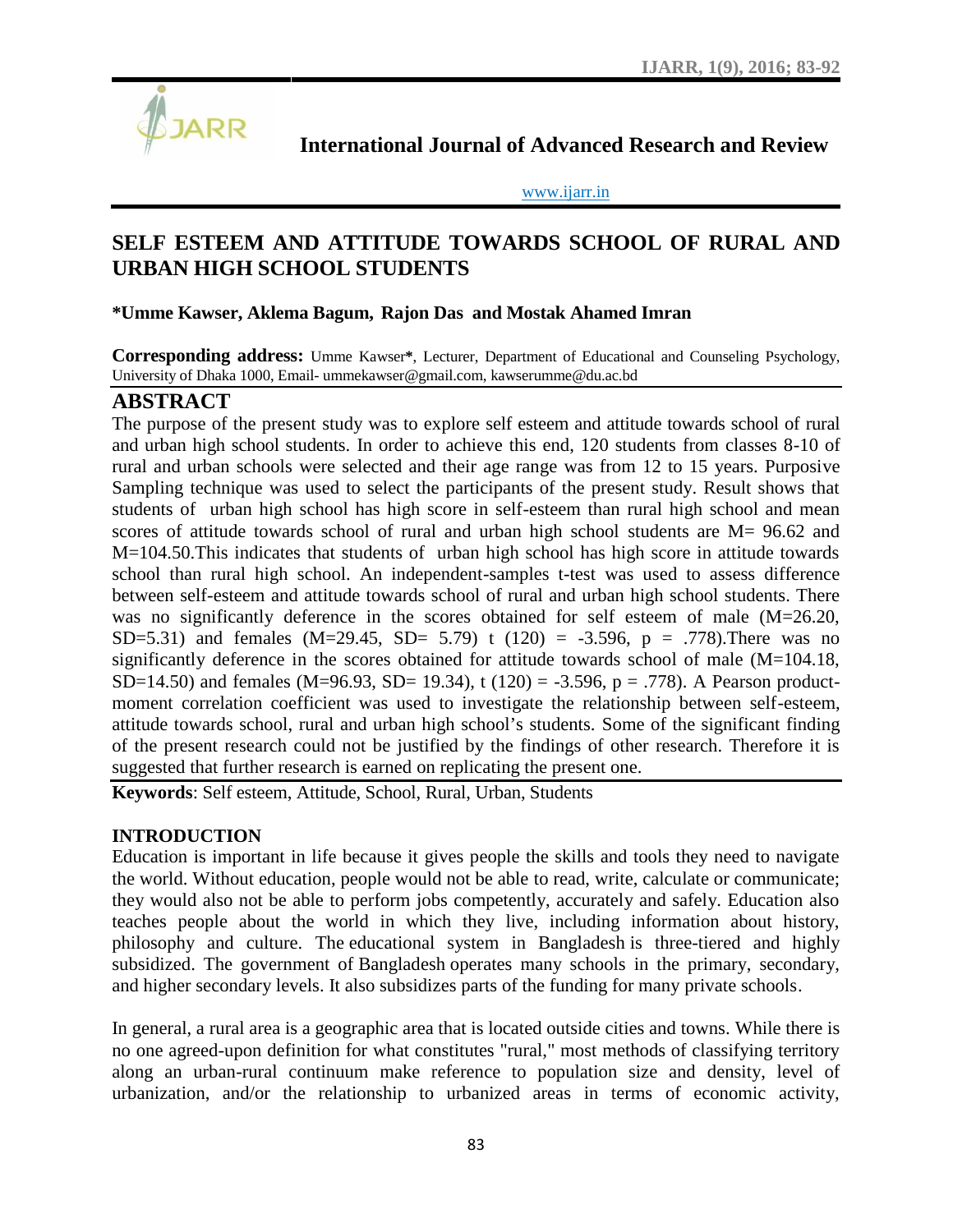commuting patterns, and so on. The U. S. Census Bureau defines a rural area as one that is not urban. "Urban" is defined as either an urbanized area or places with populations of 2,500 or more outside urbanized areas. An urbanized area includes places and their adjacent densely settled surrounding territory that together have a minimum population of 50,000 (U. S. Department of Commerce, 1992).

Typical rural areas have a low population density and small settlements. Agricultural areas are commonly rural, though so are others such as forests. Different countries have varying definitions of "rural" for statistical and administrative purposes. When defining the term rural, population density and remoteness are essential considerations because these factors strongly influence school organization, availability of resources, and economic and social conditions.

An urban area is characterized by higher population density and vast human features in comparison to the areas surrounding it. Urban areas may be cities, towns or conurbations, but the term is not commonly extended to rural settlements such as villages and hamlets. Urban areas are created and further developed by the process of urbanization. Measuring the extent of an urban area helps in analyzing population density and urban sprawl, and in determining urban and rural. In Bangladesh secondary school is called high school from classes 8 to 10. After this the students sit for their Secondary School Certificate. They then take admission to 'college', which is the name for senior secondary consisting of classes 11 and 12. Apart from that, in the Cambridge system, standard 1 to standard 4 is the junior section, standard 5 to 7 are the junior secondary section and from standard 8 to 10 is the beginning of high school. Students sit for their O' level and A' Level Examinations before applying for Universities.

Self Esteem is the value we place ourselves. It is the feeling we have the things we see ourselves to be. It is the knowledge that we are loveable, we are capable and we are unique. In psychology, the term self-esteem is used to describe a person's overall sense of self-worth or personal value. Self-esteem is often seen as a personality trait, which means that it tends to be stable and enduring. Self-esteem can involve a variety of beliefs about the self, such as the appraisal of one's own appearance, beliefs, emotions and behaviors.

The same kinds of factors that affect self-esteem in adults affect self-esteem in high school students. A teenager's appearance, successes and achievements, and home life can boost or diminish her self-esteem. Such factors generally fall into one of two categories. *Some affect global self-esteem*, which is the overall evaluation of one's self, and *others affect situational self esteem*, which is the temporary outlook of one's self. Sometimes, dealing with self-esteem issues is a normal part of high school, and other times students need help dealing with self-esteem and perhaps other mental health and emotional matters.

The two basic kinds of self-esteem, global self-esteem and situational self-esteem, affect teenagers in many of the same ways they affect adults. Generally, the differences lie in the way adults have learned to cope with these issues. Too, many teenagers focus more on situational, or temporary, self-esteem in high school than they do on global, overall self-esteem. So, high school students might group all common self-esteem factors, such as appearance, involvement, and success, into the global self-esteem category. Yet, some of these factors are temporary and, when altered, can also change the teenagers' levels of self-esteem.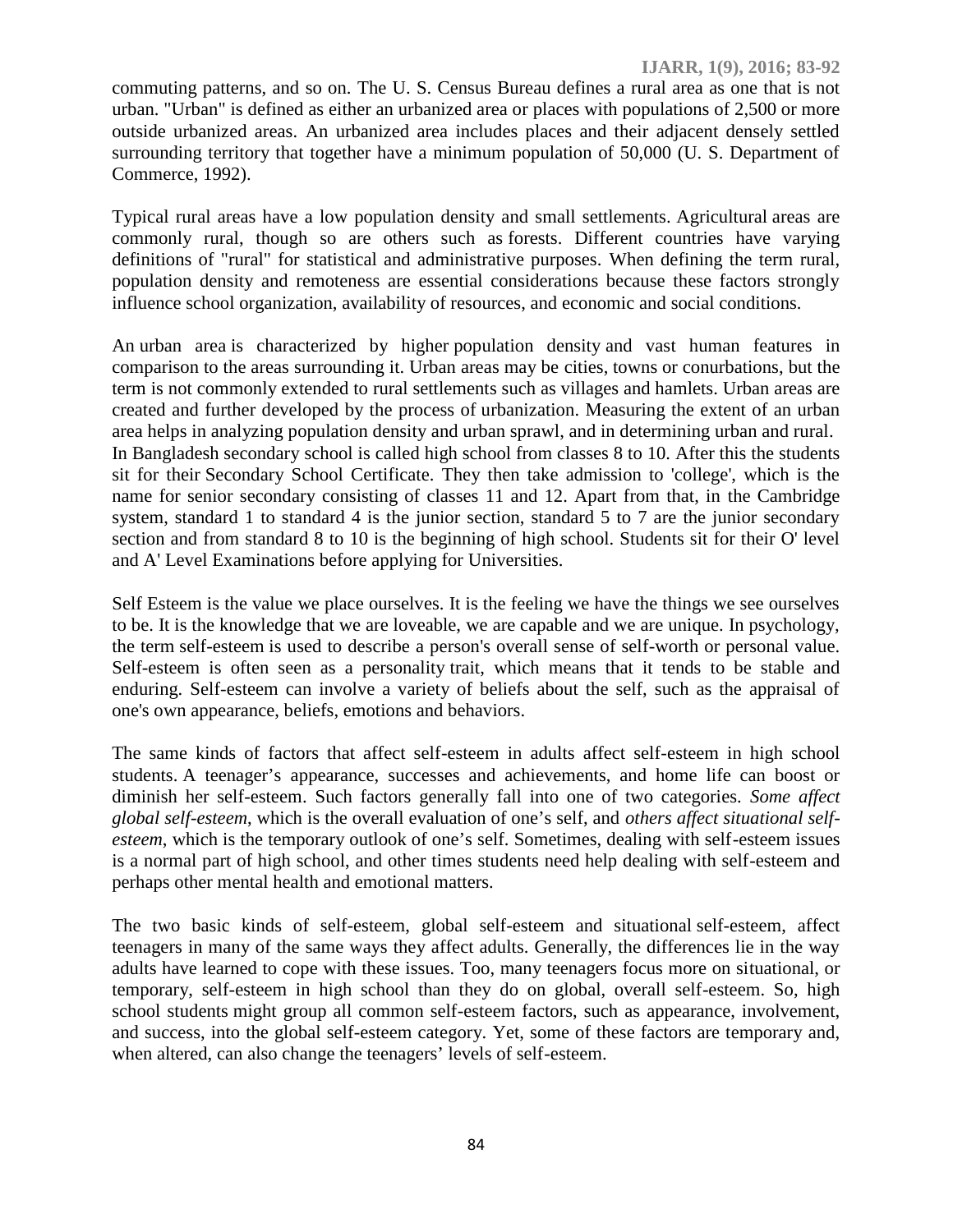Outward appearance is one of the most common factors that affect self-esteem in high school. High school students often base a person's value or worth on his or her appearance. Thus, a student who suffers from appearance doesn't wear the "right" clothes, or is too thin or overweight might suffer from low self-esteem. Such a student might feel she doesn't fit in, or others might not want to be friends with her because of these perceived shortcomings. Both situations can lead to low self-esteem.

A student's involvement in extracurricular activities like clubs, sports, and special events can affect his self-esteem in high school. Often, a high school student who participates in such activities has a high self-esteem, whereas a student who engages in no activities that cultivate and satisfy his interests might suffer from low self-esteem. Success and achievements can help students improve their self-esteem in high school. Making good grades, earning praise and awards, and reaping other benefits from their hard work can help foster a healthy self-esteem. Similarly, students who work hard but receive no recognition, or who do poorly in school, might have low self-esteem.

A student's home life plays a significant role in his or her emotional and mental well-being. Those who have healthy relationships with their parents and other family members tend to have higher self-esteems than those who have unhealthy, dysfunctional family relationships. Sometimes, students who have poor family relationships will seek nurture and approval from other adults, such as friends' parents or teachers, but some teenagers either don't, or feel they don't, have anyone else to turn to.

For some teens, none of these factors matter in relation to their self-esteem in high school. A student might be attractive, make excellent grades, take part in a variety of extra-curricular activities, and have a loving, supportive home life and still have a low self-esteem. Such students might suffer from depression or other emotional or mental health issues that prevent them from making accurate and healthy evaluations of them.

Students who suffer from low self-esteem in high school might benefit from some sort of professional help. Some students find that talking with teachers they trust helps, whereas others seek assistance from school psychologists or outside therapists. These people can help them with ways to improve their evaluations of themselves, and therefore increase their self-esteem.

Self-esteem fluctuates as kids grow. It's frequently changed and fine-tuned, because it is affected by a child's experiences and new perceptions. So it helps to be aware of the signs of both healthy and unhealthy self-esteem.

Kids with low self-esteem may not want to try new things and may speak negatively about themselves: "I'm stupid," "I'll never learn how to do this," or "What the point is? Nobody cares about me anyway." They may exhibit a low tolerance for frustration, giving up easily or waiting for somebody else to take over. They tend to be overly critical of and easily disappointed in themselves.

Kids with low self-esteem see temporary setbacks as permanent, intolerable conditions, and a sense of pessimism prevails. This can place kids at risk for stress and mental health problems, as well as real difficulties solving different kinds of problems and challenges they encounter.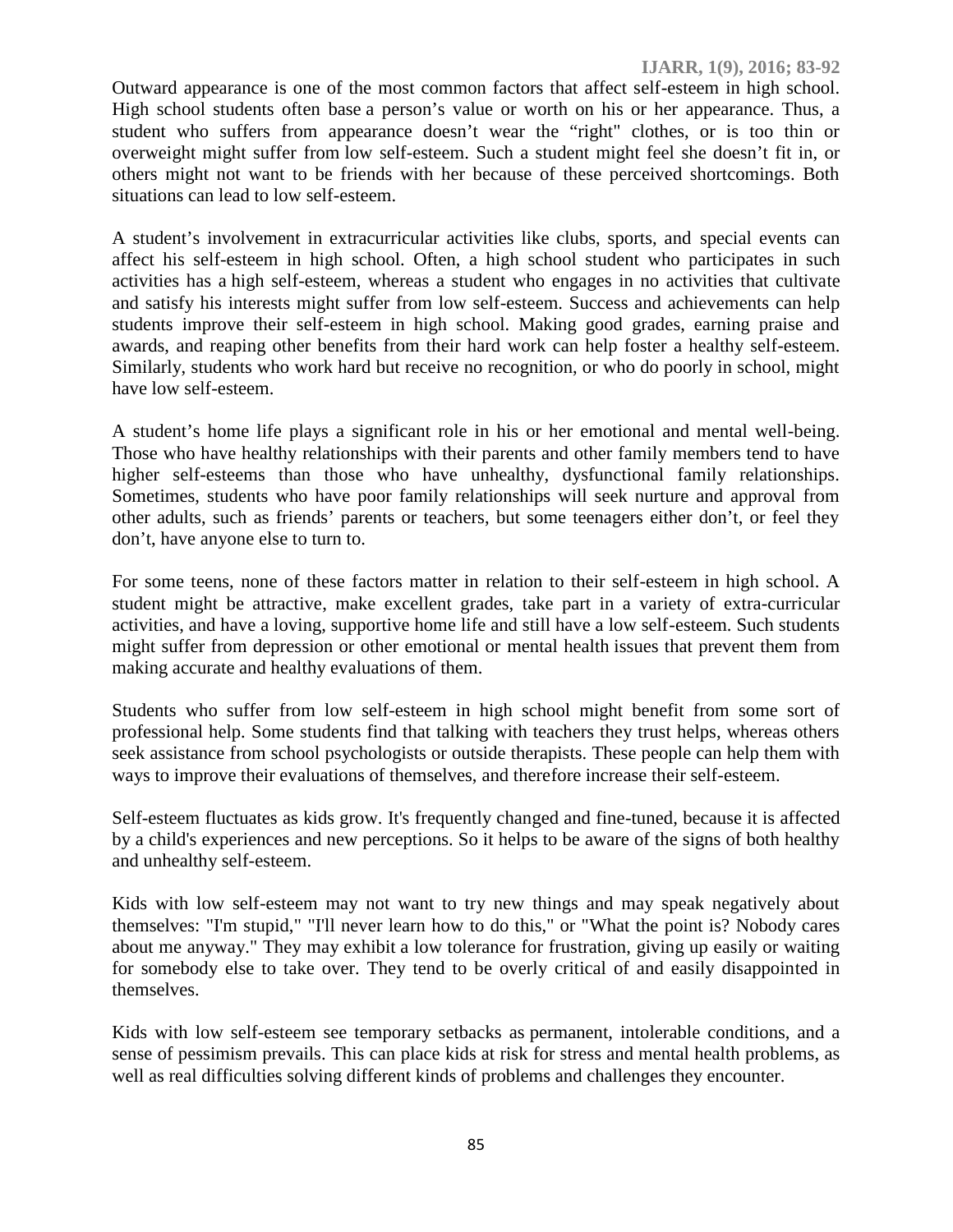Kids with healthy self-esteem tend to enjoy interacting with others. They're comfortable in social settings and enjoy group activities as well as independent pursuits. When challenges arise, they can work toward finding solutions and voice discontent without belittling themselves or others. For example, rather than saying, "I'm an idiot," a child with healthy self-esteem says, "I don't understand this." They know their strengths and weaknesses, and accept them. A sense of optimism prevails.

An attitude is an expression of favor or disfavor toward a person, place, thing, or event (the attitude object). Prominent psychologist Gordon Allport once described attitudes "the most distinctive and indispensable concept in contemporary social psychology.". Attitude can be formed from a person's past and present. Attitude is also measurable and changeable as well as influencing the person's emotion and behavior. In lay language, attitude may refer to the distinct concept of mood, or be especially synonymous with teenage rebellion.

An attitude can be defined as a positive or negative evaluation of people, objects, event, activities, ideas, or just about anything in your environment, but there is debate about precise definitions. Eagly and Chaiken, for example, define an attitude "a psychological tendency that is expressed by evaluating a particular entity with some degree of favor or disfavor." Though it is sometimes common to define an attitude as affect toward an object, affect (i.e., discrete emotions or overall arousal) is generally understood to be distinct from attitude as a measure of favorability.

This definition of attitude allows for one's evaluation of an attitude object to vary from extremely negative to extremely positive, but also admits that people can also be conflicted or ambivalent toward an object meaning that they might at different times express both positive and negative attitude toward the same object. This has led to some discussion of whether individual can hold multiple attitudes toward the same object.

Whether attitudes are explicit (i.e., deliberately formed) versus implicit (i.e., subconscious) has been a topic of considerable research. Research on implicit attitudes, which are generally unacknowledged or outside of awareness, uses sophisticated methods involving people's response times to stimuli to show that implicit attitudes exist (perhaps in tandem with explicit attitudes of the same object). Implicit and explicit attitudes seem to affect people's behavior, though in different ways. They tend not to be strongly associated with each other, although in some cases they are. The relationship between them is poorly understood.

When children enter school, their self-esteem is already substantially formed, primarily through the influence of family *(California State Department of Education, 1990; Purkey,1970).* Although nothing impacts the development of child's self esteem as significantly as the family *(Bookover, 1965; Coopersmith, 1997; Thomas, 1966),* the impact of the school environment cannot be overlook. According to *Hoge, Smit, and Hanson (1190),* it is a combination of school factors, family, and innate intelligence that appears to be an essential ingredient to increasing students' self esteem during the academic year.

According to *David Mc Cracken and Jeff David T. Barclnas ( 1991)* Urban and rural schools differed, as expected, in size, cost per pupil, size of staff, and breadth of curricular and extra curricular offerings. Urban and rural students differed on the background characteristics of ethnicity, grade point average, curriculum of enrollment, SES, and educational level of parents.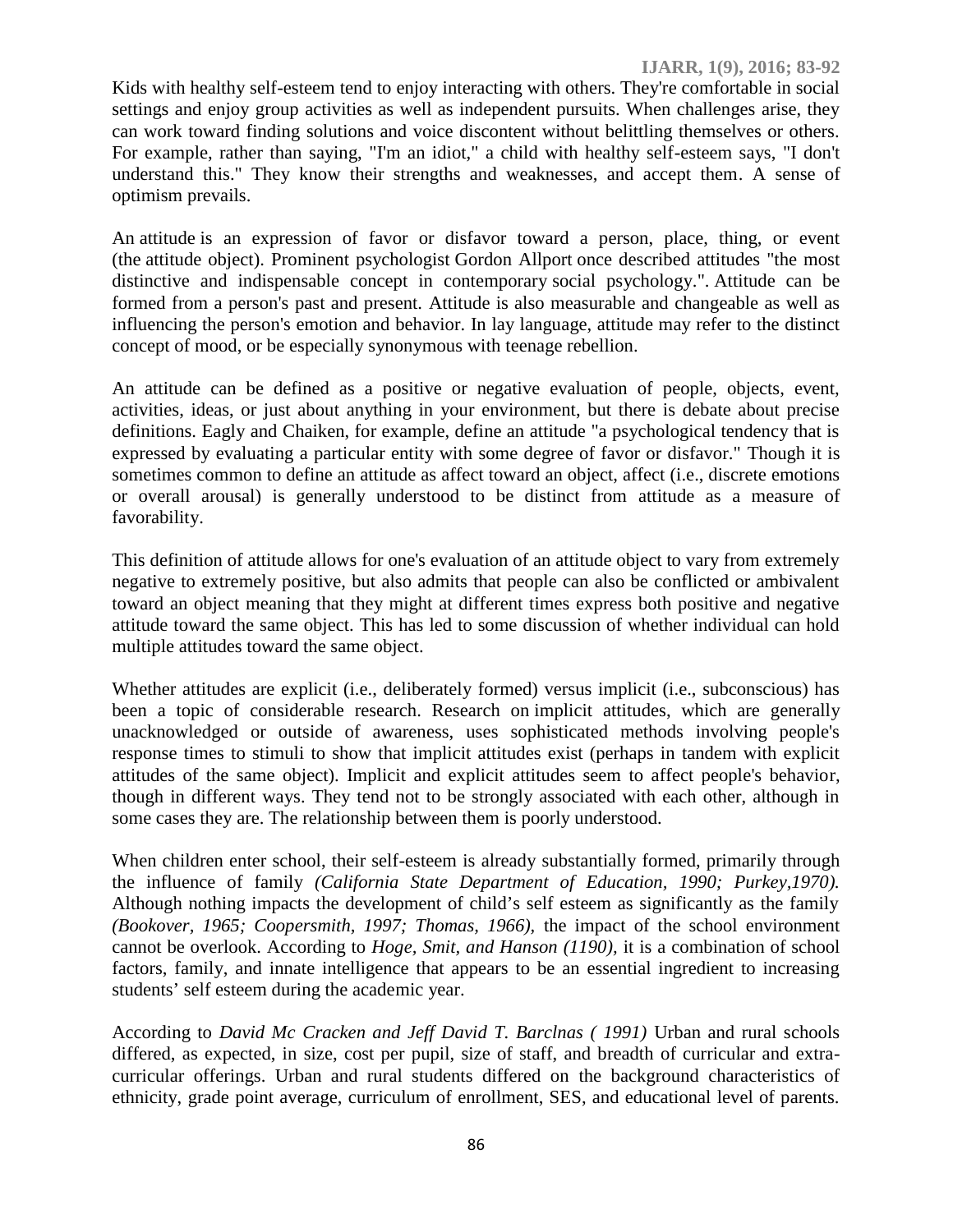They also differed in aspirations as measured by plans for advanced education, occupational choice, and income expectations.

*Patricia D. Morrell and Norman G. Lederman* research was "Student's Attitudes Toward School and Classroom Science: Are They Independent Phenomena?" The purpose of this study was to examine 5th, 7th, and 10th graders' attitudes toward school and classroom science by means of questionnaires. . The results indicated that, although a statistically significant relationship did exist between students' attitudes toward school and toward classroom science, the relationship had no practical meaning. No gender differences were found with respect to school attitudes. None of the other variables was found to have any practical relationship to either of the attitudes. Rationale of the Study

As children gradually become their own persons, their upbringing can be a complex challenge. Schools must deal with small people who have minds and wills of their own, but who still have a lot to learn about what kinds of behavior work well in society child receives. No previous study in Bangladesh has so far dealt with the possible relationship between self esteem and attitude towards school of rural and urban high school students''. The findings would be useful particularly, in society like Bangladesh, to improve children's self-esteem. The outcome of the study is expected to contribute a lot in developing desired psychological behavior.

Objectives of the Study

The objective of the study is to investigate self-esteem and attitude towards school of rural and urban high school's students.

- > To identify self-esteem of rural and urban high school's students.
- $\triangleright$  To identify attitude towards school of rural and urban high school's students.
- $\triangleright$  To see the relationship self-esteem and attitude towards school of rural and urban high school's students.
- $\triangleright$  To see the different between self-esteem and attitude towards school of rural and urban high school's female and male students.

## Hypotheses

In the light of the above objectives the following hypotheses were formulated:

- There will have relationship between rural and urban high school students' self-esteem and attitude towards school.
- $\triangleright$  Self-esteem and attitude towards school of rural and urban high school's female and male students will have different.

## **METHODS AND MATERIALS**

#### Participants

The sample of present study comprised of 120 students from classes 8-10 of rural and urban schools were selected. Their age range was from 12 to 15 years. The sampling distributions are given below:

| Area  | <b>Male</b> | <b>Female</b> |
|-------|-------------|---------------|
| Rural | 30          | 30            |
| Urban | 30          | 30            |

Sampling technique

Purposive Sampling technique was used to select the participants of the present study.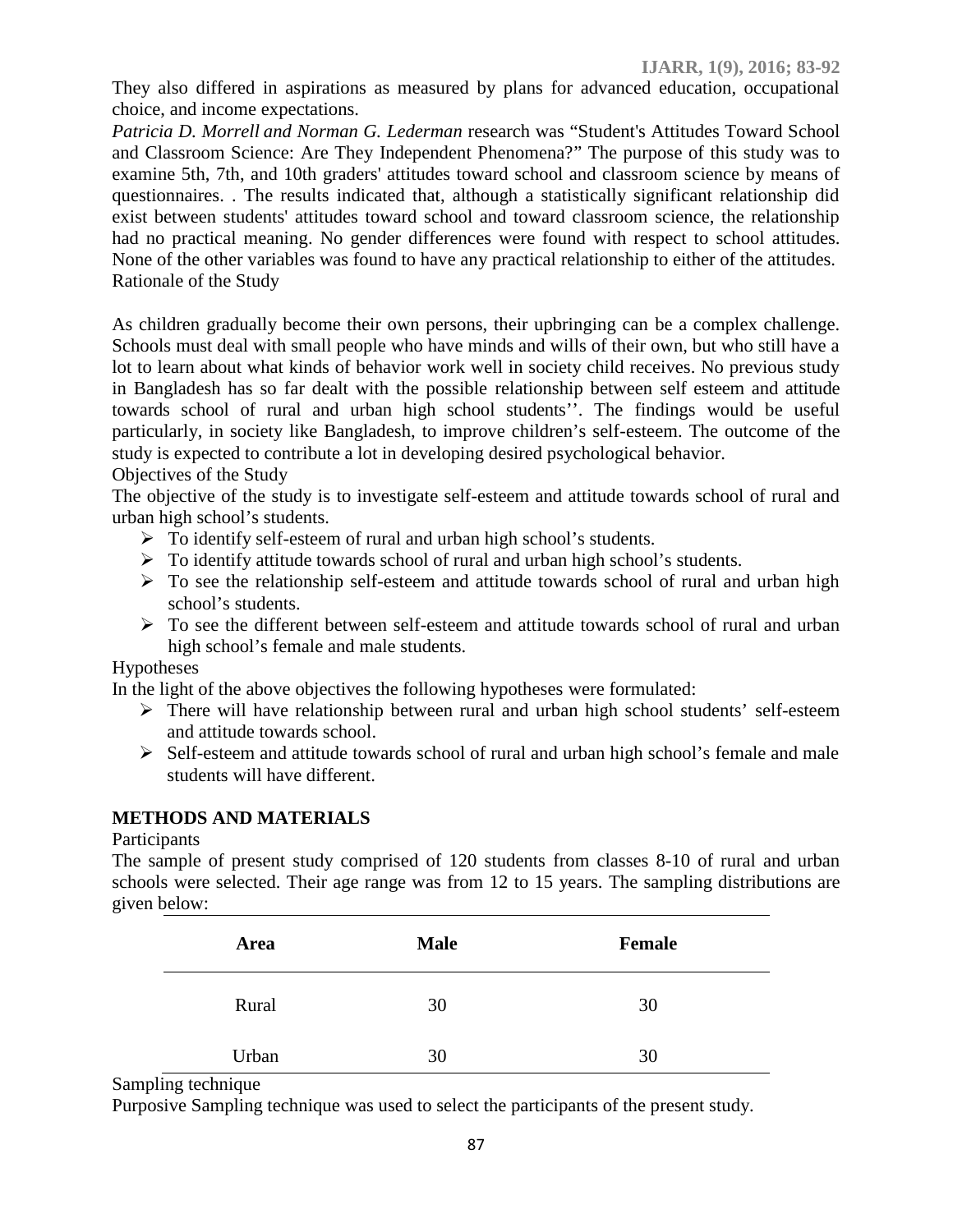The measuring instruments

For collecting the data, the following measurements were used:

- I. Demographic and Personal Information Questionnaire.
- II. The Self-Esteem inventory (Bangali version, Dr.Dilruba Afroz, 2003)
- III. Attitude Towards school Scale (D.Gopal Rao, 1970).

### **Demographic and personal information questionnaire**

A demographic and personal information questionnaire was used to collect data about age, gender, number of siblings, birth order, parent's occupation and job status, socio-economic status, and relationship with peers and teachers.

#### **The Self-Esteem inventory**

The Self-Esteem inventory (SEI) was originally designed for use with children. The Self-Esteem inventory's Bengali version standardized by Dr. Dilruba Afroz (2003) was used for the research which was developed by Coopersmith, 1967. Items were drawn from work by Rogers and Dymond(1954)from original research. There was 58 items in this scale, 29 items reverse – scored items. 2, 4, 5, 6, 9, 11, 13, 14, 15, 17, 18, 21, 23, 25, 27, 29, 30, 32, 34, 36, 41, 45, 47, 48, 50, 55, 57 were positive items. The subjects are instructed to respond to each question by starting weather the statement is "like me" or "Unlike me". One point assigned for each item connoting low self-esteem that is identified as "Unlike me". Thus SEI scores can range from  $0 - 58$ , midpoint 29.

#### **Attitude towards school**

To measure attitude toward school of a student attitude toward school scale was developed by D.Gopal (Rao, 1970).This scale consists of 30 items. Among them 1, 2, 7, 9, 11, 13, 14, 15, 17, 18, 21, 22, 23, 25, 27 were positive items.

Students responded to each item b selecting one or five alternatives which are 'Strongly agree', 'agree', 'undecided', 'disagree', and 'strongly disagree'. Scoring of responses to the scale is done by following Likert method. For items which were positive responses are weighted from 5 (strongly agree) to 1 (strongly disagree) weights for negative item are reversed. For each individual total score is obtained by summing his/her scores for the individual item. High score indicated positive attitude.

#### **Procedure**

Standard data collection procedure was followed to collect the data from the participants. They were informed of the purpose of the present study and necessary rapport was established before administering questionnaires. The respondents were instructed to read the items of the scale attentively and to response rapidly. They asked to give tick  $($ ) mark in the appropriate box. They were also request not to omit any item in the questionnaire and tell that, there were no right or wrong answer and no time limit for answering. For administering questionnaires, each participant gives the general instruction and assures that their answer would be completely anonymous and confidential and will be used for research purpose.

#### **RESULTS**

The obtained data was first analyzed by computing by Mean, standard Deviation (SD), T test, Pearson Correlation. Following are the results: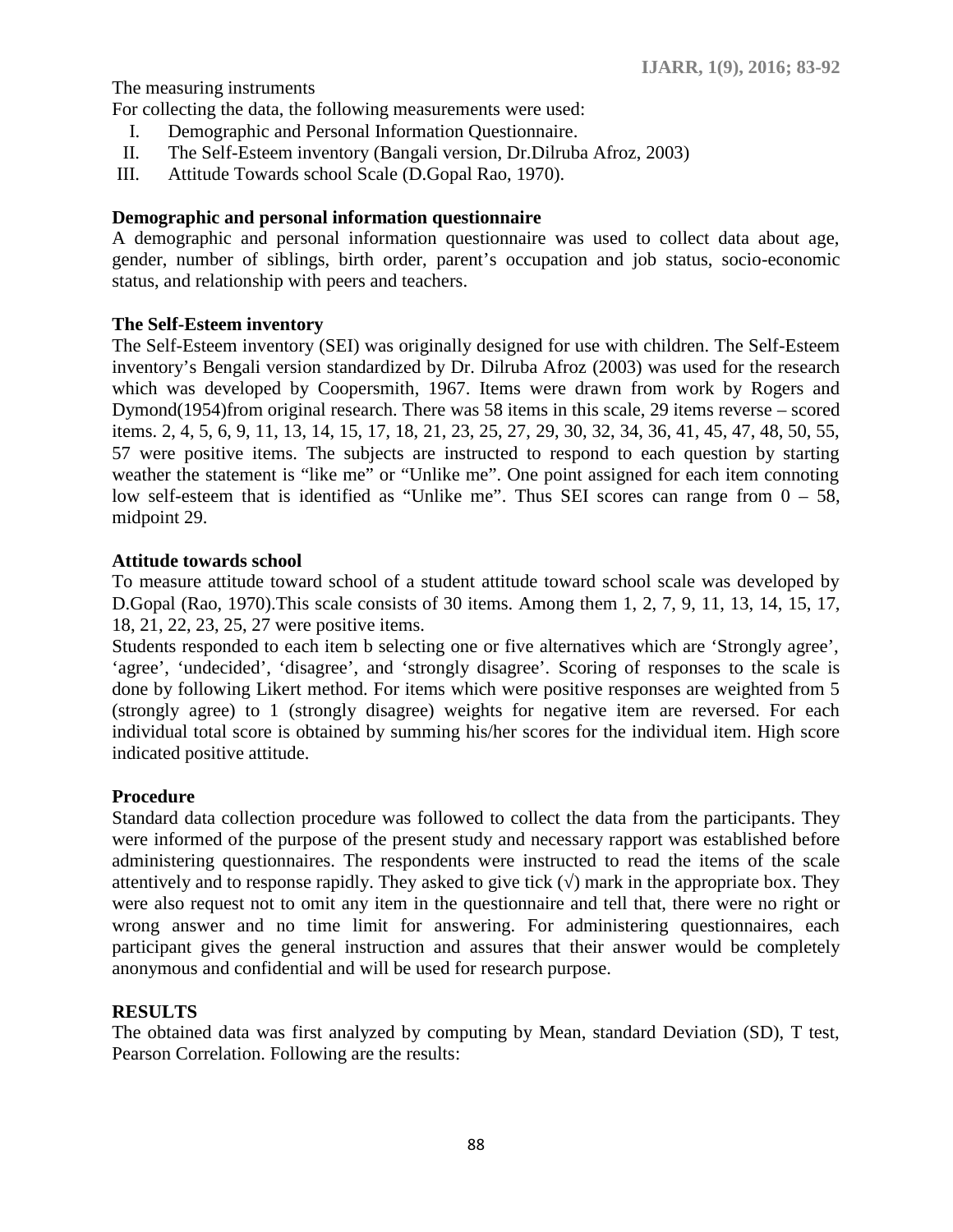|                     |       | Group Statistic |             |                          |  |
|---------------------|-------|-----------------|-------------|--------------------------|--|
|                     |       | N               | <b>Mean</b> | Std.<br><b>Deviation</b> |  |
| Total<br><b>SEI</b> | rural | 60              | 27.17       | 5.717                    |  |
|                     | urban | 60              | 28.88       | 5.866                    |  |

**Table -1:** Identify self-esteem of rural and urban high school's students. **Group Statistic**

Result shows that mean scores of self-esteem of rural and urban high school students are M= 27.17 and M=28.88.This indicates that students of urban high school has high score in self esteem than rural high school.

**Table -2:** Identify attitude towards school of rural and urban high school's students.

| <b>Group Statistics</b> |       |    |             |                          |  |  |
|-------------------------|-------|----|-------------|--------------------------|--|--|
| <b>Variable</b>         |       | N  | <b>Mean</b> | Std.<br><b>Deviation</b> |  |  |
| <b>Total ATSS</b>       | rural | 60 | 96.62       | 18.072                   |  |  |
|                         | urban | 60 | 104.50      | 15.913                   |  |  |

Result shows that mean scores of attitude towards school of rural and urban high school students are M= 96.62 and M=104.50.This indicates that students of urban high school has high score in attitude towards school than rural high school.

**Table -3:** Difference between female and male students' self-esteem and attitude towards school of rural and urban high school.

| <b>Group Statistics</b> |                                   |    |             |                          |      |          |  |
|-------------------------|-----------------------------------|----|-------------|--------------------------|------|----------|--|
| <b>Variables</b>        | <b>Participants</b><br><b>sex</b> | N  | <b>Mean</b> | Std.<br><b>Deviation</b> | sig  | t        |  |
| <b>Total SEI</b>        | Male                              | 60 | 26.20       | 5.313                    | .778 | $-3.596$ |  |
|                         | Female                            | 60 | 29.85       | 5.795                    |      |          |  |
| <b>Total ATSS</b>       | Male                              | 60 | 104.18      | 14.506                   | .102 | $-2.322$ |  |
|                         | Female                            | 60 | 96.93       | 19.347                   |      |          |  |

An independent-samples t-test was use to assess difference between self-esteem and attitude towards school of rural and urban high school students. There was no significantly deference in the scores obtained for self esteem of male  $(M=26.20, SD=5.31)$  and females  $(M=29.45, SD=$ 5.79) t  $(120) = -3.596$ ,  $p = .778$ ).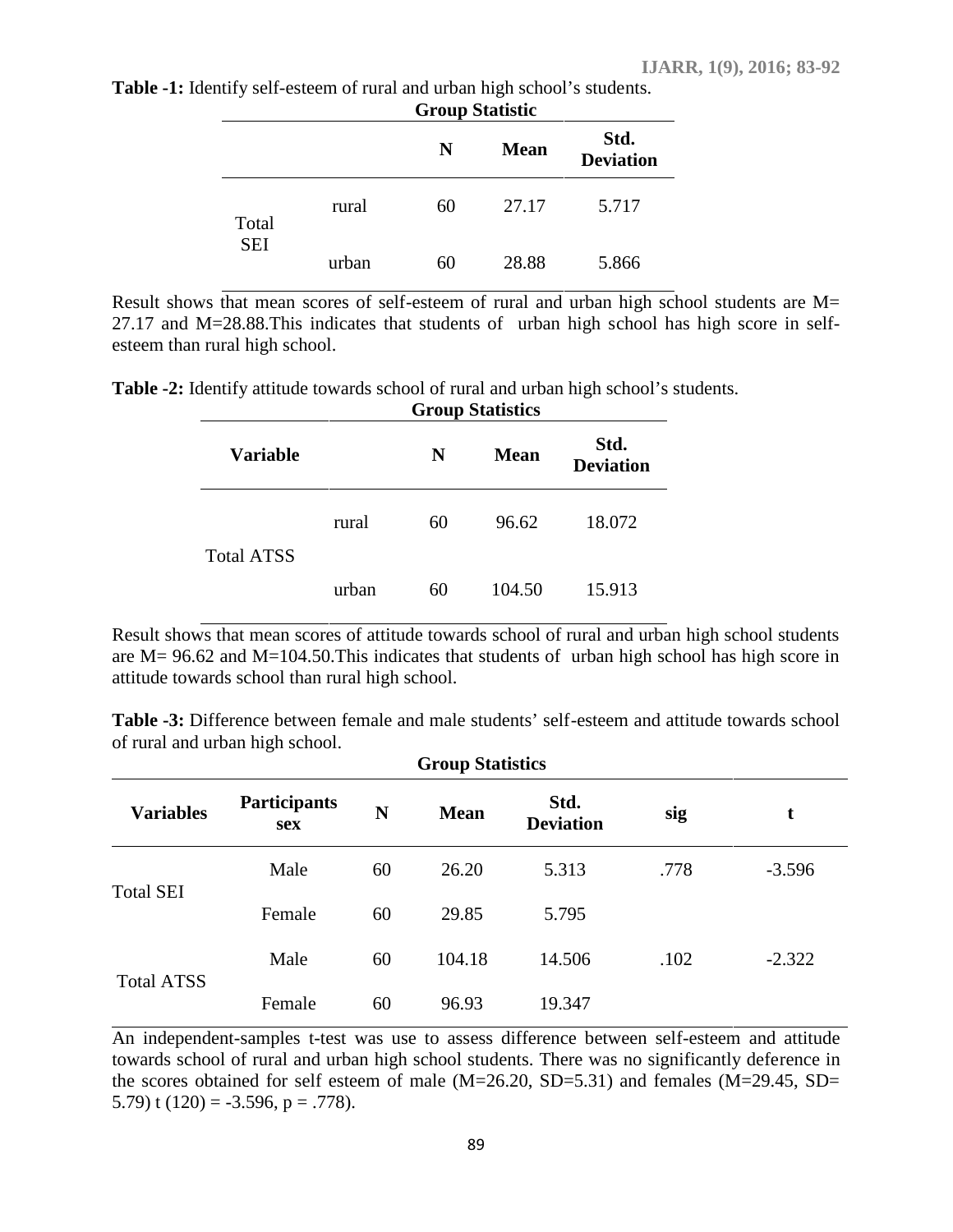There was no significantly deference in the scores obtained for attitude towards school of male  $(M=104.18, SD=14.50)$  and females  $(M=96.93, SD=19.34)$ , t  $(120) = -3.596$ , p = .778).

| <b>Correlations</b>    |                        |                                |                  |                   |  |
|------------------------|------------------------|--------------------------------|------------------|-------------------|--|
|                        |                        | <b>Area</b> (Rural<br>& Urban) | <b>Total SEI</b> | <b>Total ATSS</b> |  |
| Area(Rural &<br>Urban) | Pearson<br>Correlation | 1                              | .148             | $.227*$           |  |
|                        | Sig. (2-tailed)        |                                | .107             | .013              |  |
| <b>Total SEI</b>       | Pearson<br>Correlation | .148                           | $\mathbf{1}$     | $-.406$ **        |  |
|                        | Sig. (2-tailed)        | .107                           |                  | .000              |  |
| <b>Total ATSS</b>      | Pearson<br>Correlation | $.227*$                        | $-.406$ **       | 1                 |  |
|                        | Sig. (2-tailed)        | .013                           | .000             |                   |  |

**Table-4:** Relationship between self-esteem, attitude towards school, rural and urban high school's students.

\*. Correlation is significant at the 0.05 level (2-tailed).

\*\*. Correlation is significant at the 0.01 level (2-tailed).

A Pearson product-moment correlation coefficient was used to investigate the relationship between self-esteem, attitude towards school, rural and urban high school's students. There was a large, positive relationship between attitude towards school and area (rural and urban high school), r=.227, n= 120,  $p < .05$ . There was a large, negative relationship between self-esteem and area (rural and urban high school),  $r = -.406$ ,  $n = 120$ ,  $p < .01$ .

To see are there any relationship self-esteem and attitude towards school of rural and urban high school's students. A Pearson product-moment correlation coefficient was used to investigate the relationship between self-esteem, attitude towards school, rural and urban high school's students. There was a large, positive relationship between attitude towards school and area (rural and urban high school), r=.227, n= 120, p < .05. There was a large, negative relationship between self-esteem and area (rural and urban high school),  $r = -0.406$ ,  $n = 120$ ,  $p < 0.01$ .

#### **DISCUSSION**

The purpose of the present study was to investigate the relationship between self esteem and attitude towards school of rural and urban high school students. The objective of the study is to investigate self-esteem and attitude towards school of rural and urban high school's students.

- i. To identify self-esteem of rural and urban high school's students.
- ii. To identify attitude towards school of rural and urban high school's students.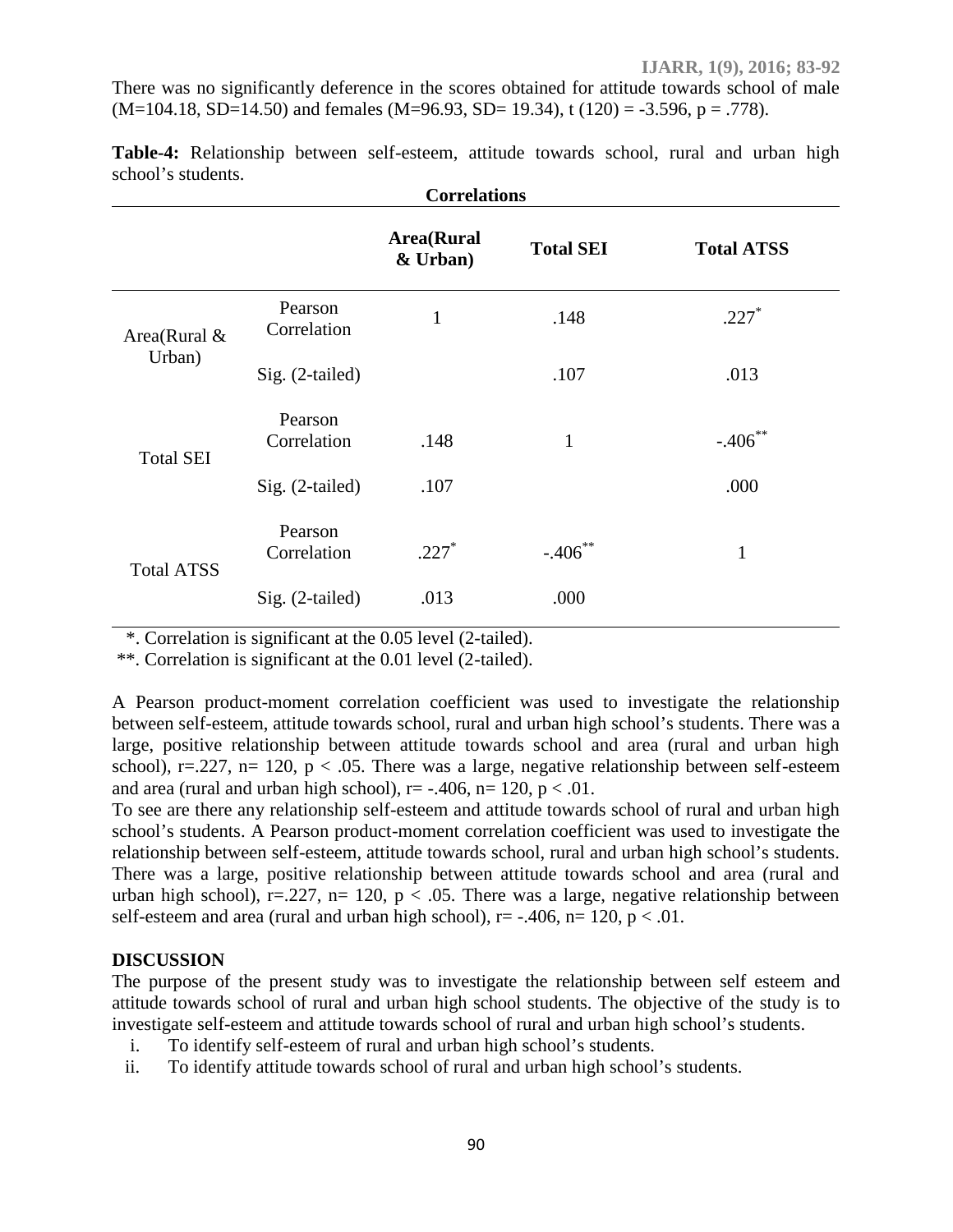iii. To see are there any different self-esteem and attitude towards school of rural and urban high school's female and male students.

To see are there any relationship self-esteem and attitude towards school of rural and urban high school's students.

To identify self-esteem of rural and urban high school's students Result shows that mean scores of self-esteem of rural and urban high school students are M= 27.17 and M=28.88.This indicates that students of urban high school has high score in self-esteem than rural high school but there is no significant difference between two groups. It is not important in which area students are belonging. There are many factors which influence on the self-esteem like family, socialization process, peer group, culture.

To identify attitude towards school of rural and urban high school's students. Result shows that mean scores of attitude towards school of rural and urban high school students are M= 96.62 and M=104.50.This indicates that students of urban high school has high score in attitude towards school than rural high school but there is no significant difference between two groups. Because now a day's rural and urban schools get probably same facilities like teacher's training, development of physical setting, development of IT sector and also student's awareness about school. To see are there any different self-esteem and attitude towards school of rural and urban high school's female and male students. An independent-samples t-test was use to assess difference between self-esteem and attitude towards school of rural and urban high school students. There was no significantly deference in the scores obtained for self esteem of male  $(M=26.20, SD=5.31)$  and females  $(M=29.45, SD=5.79)$  t  $(120) = -3.596, p = .778$ . There was no significantly deference in the scores obtained for attitude towards school of male (M=104.18, SD=14.50) and females (M=96.93, SD= 19.34),  $t(120) = -3.596$ , p = .778). This result is consistent with previous finding (Patricia D. Morrell and Norman G. Lederman, 1998).

To see are there any relationship self-esteem and attitude towards school of rural and urban high school's students. A Pearson product-moment correlation coefficient was used to investigate the relationship between self-esteem, attitude towards school, rural and urban high school's students. There was a large, positive relationship between attitude towards school and area (rural and urban high school), r=.227, n= 120, p < .05. There was a large, negative relationship between self-esteem and area (rural and urban high school),  $r = -0.406$ ,  $n = 120$ ,  $p < 0.01$ .

#### **Limitation**

Although the present study tried to maintain a sound methodology and analysis of data, nevertheless it is not free from certain draw backs and limitation. Following may be said to be the major limitations of the study:

- $\triangleright$  The number of respondents was small
- $\triangleright$  The sample is the entire Dhaka city and near to Dhaka. So in future it is necessary to conduct further studies with larger samples to confirm all of the hypotheses.
- $\triangleright$  Due to shortage of time and lack of financial and other support data was collected from only Dhaka city and near to Dhaka. Thus it cannot be claimed that sample was representative.
- $\triangleright$  The study could not control some of the extraneous variable.
- $\triangleright$  Some of the significant finding of the present research could not be justified by the findings of other research. Therefore it is suggested that further research is earned on replicating the present one.